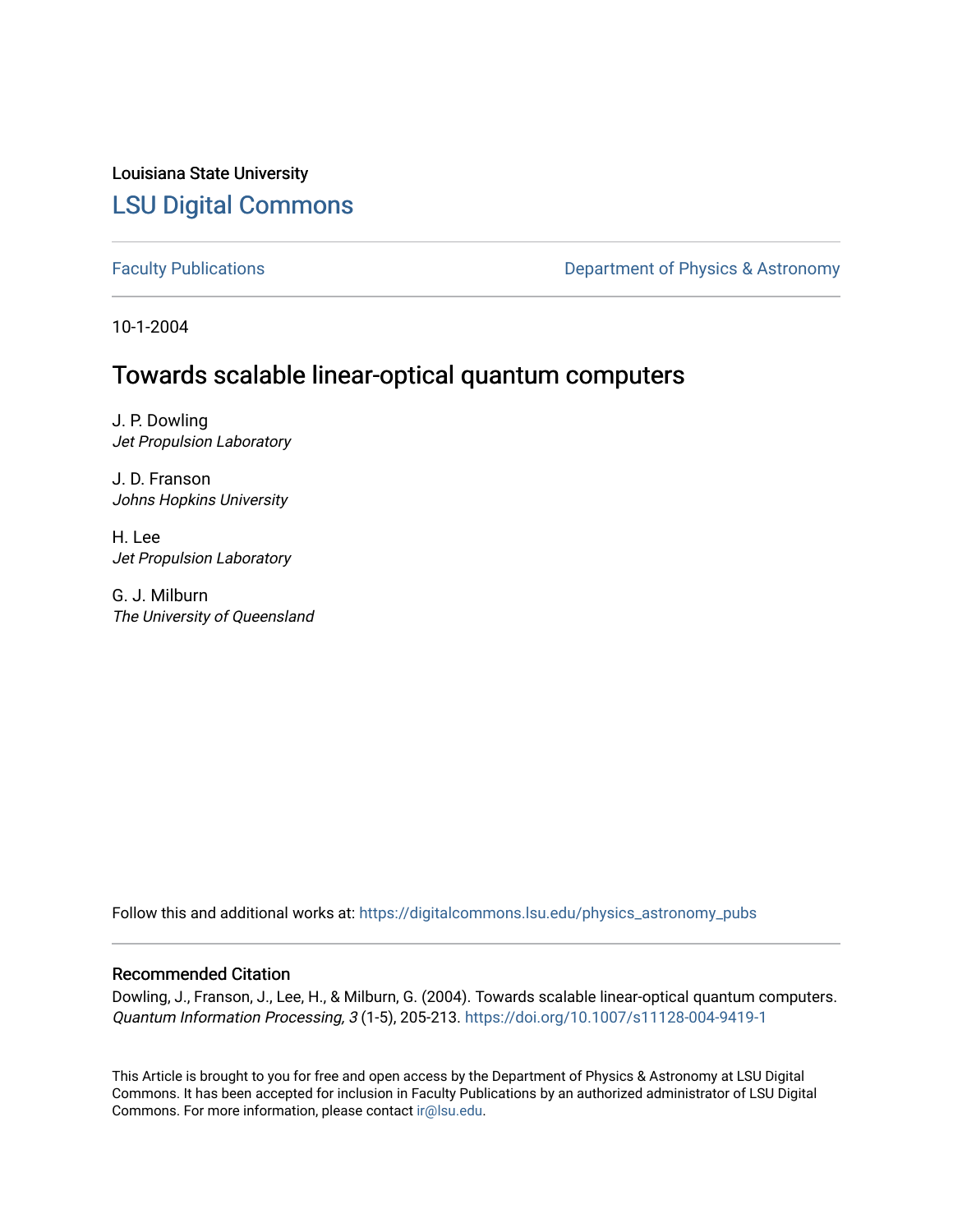## **Towards Scalable Linear-Optical Quantum Computers**

**J. P. Dowling,1,5 J. D. Franson,<sup>2</sup> H. Lee,1,4 and G. J. Milburn<sup>3</sup>**

*Received February 4, 2004; accepted April 1, 2004*

*Scalable quantum computation with linear optics was considered to be impossible due to the lack of efficient two-qubit logic gates, despite the ease of implementation of one-qubit gates. Two-qubit gates necessarily need a non-linear interaction between the two photons, and the efficiency of this non-linear interaction is typically very small in bulk materials. However, it has recently been shown that this barrier can be circumvented with effective non-linearities produced by projective measurements, and with this work linear-optical quantum computing becomes a new avenue towards scalable quantum computation. We review several issues concerning the principles and requirements of this scheme.*

**KEY WORDS:** Linear optics, Logic gates, Single photon, Quantum memory, Quantum repeater.

**PACS:** 03.67.Lx, 03.67.Pp, 42.50.Dv, 42.65.Lm.

### **1. PRINCIPLES**

There are three key principles in the Knill, Laflamme, and Milburn  $(KLM)$  proposal<sup> $(1)$ </sup> for efficient and scalable linear-optical quantum information processing (QIP):

- (1) Conditional non-linear gates for two photon states.
- (2) Teleportation to achieve high efficiency.
- (3) Error correction to achieve scalability.

**205**

<sup>1</sup>Quantum Computing Technologies Group, Section 367, Jet Propulsion Laboratory, MS 126-347 and California Institute of Technology, 4800 Oak Grove Drive, CA 91109, USA.

<sup>2</sup>Applied Physics Laboratory, Johns Hopkins University, Laurel, MD 20723, USA.

<sup>3</sup>Centre for Quantum Computer Technology, University of Queensland, QLD 4072, Australia.

<sup>4</sup>To whom correspondence should be addressed.

<sup>5</sup>Department of Physics, Louisiana State University, Baton Rouge, LA 70803, USA.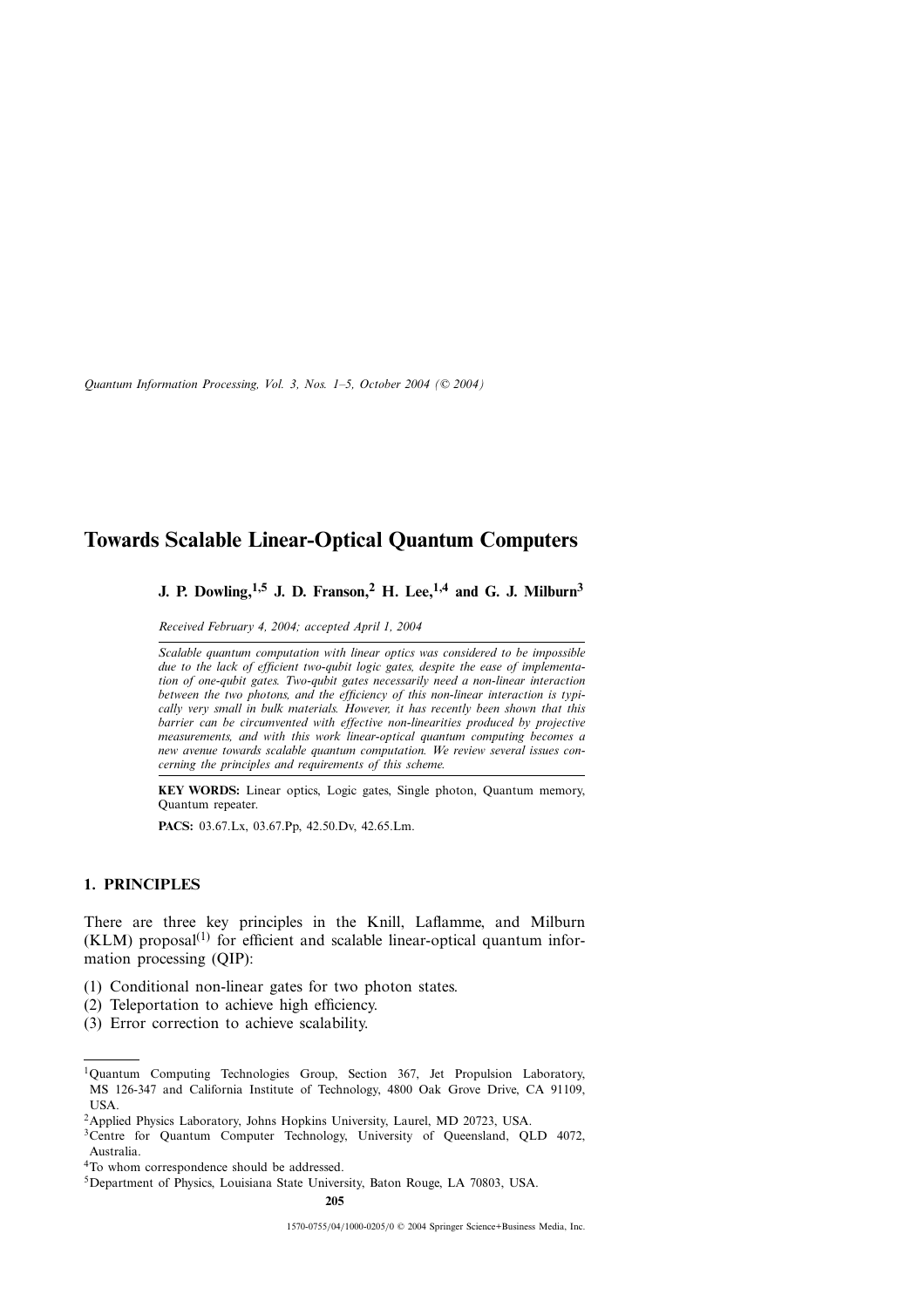

Fig. 1. The conditional non-linear sign (NS) gate.



Fig. 2. Controlled- $\sigma_z$  gate with dual-rail logic and two NS gates.

Conditional non-linear gates are based on the non-unitary state change due to measurement. The gate works with some probability, but correct functioning is heralded by the measurement result. We seek to implement a non-linear transformation, the so-called non-linear sign (NS) gate, on an arbitrary two-photon state of a single mode field:

$$
|\psi\rangle = \alpha_0|0\rangle_1 + \alpha_1|1\rangle_1 + \alpha_2|2\rangle_1 \to |\psi'\rangle = \alpha_0|0\rangle_1 + \alpha_1|1\rangle_1 - \alpha_2|2\rangle_1. \tag{1}
$$

This is done using the linear-optical network shown in Fig. 1. The signal state is first combined with two ancilla modes, one in a single-photon state and one in the vacuum. At the end of the optical processing photon counting is done on the ancilla modes. If the number of photons is unchanged from the input, the desired transformed state exits the signal mode port. This will happen with a probability of 0.25.

In order to use this result to implement QIP we code the logical states as physical qubits using one photon in one of two modes:  $|0\rangle_L$  =  $|1\rangle_1 \otimes |0\rangle_2, |1\rangle_L = |0\rangle_1 \otimes |1\rangle_2$ . Single-qubit gates are then implemented by a beam splitter. A two qubit gate, the conditional sign-flip gate, can then be implemented using the Hong-Ou-Mandel (HOM) interference effect to first convert two single modes, each with one photon, into an appropriate entangled two-photon state (Fig. 2). Such a gate uses two NS gates and thus succeeds with probability of 0.125. A general formalism for calculating the effective photon non-linearities generated by such conditional measurement schemes in linear optics can be found in Ref. 2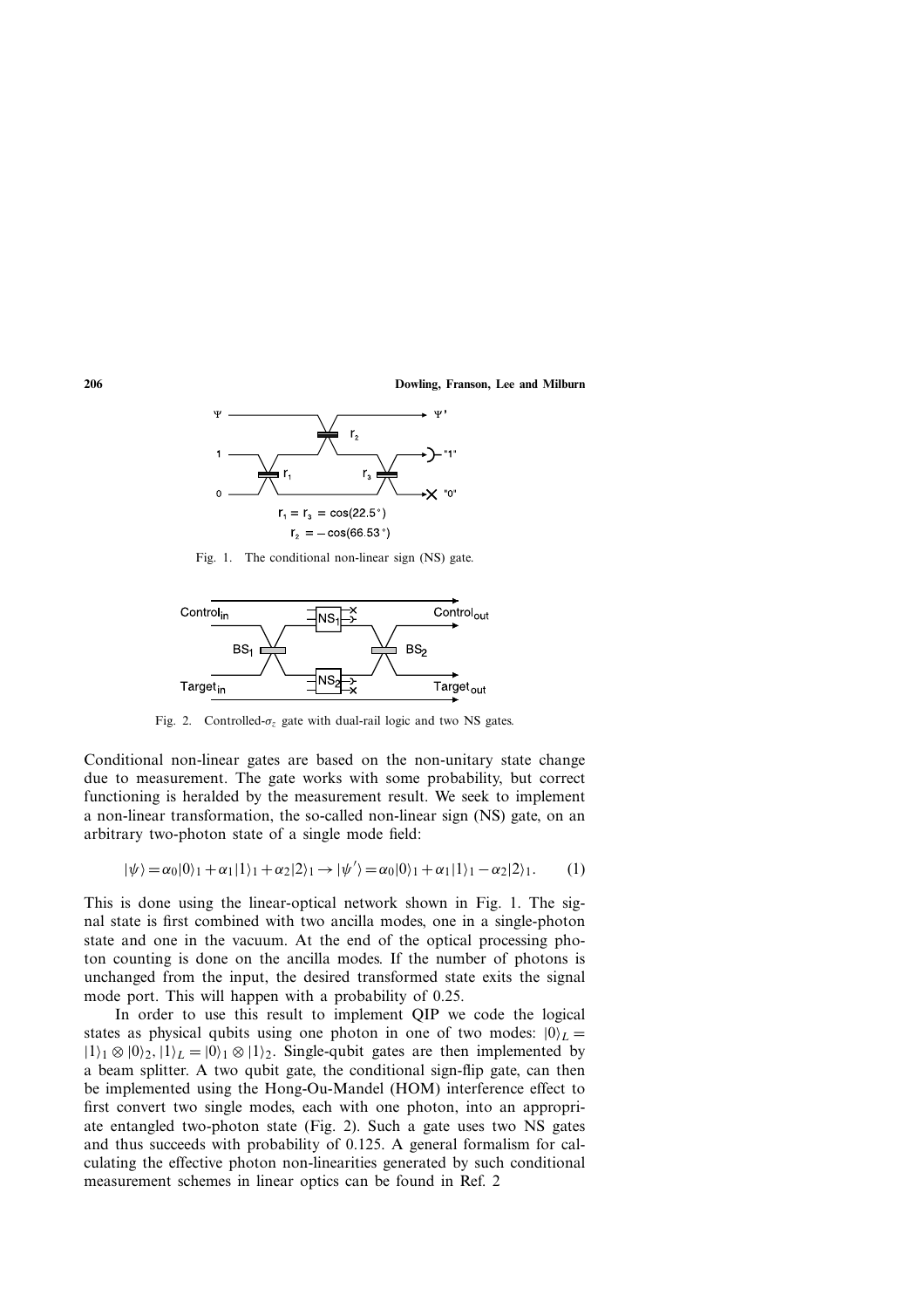#### **Towards Scalable Linear-Optical Quantum Computers 207**

We have also shown that probabilistic quantum logic operations can be performed using polarization-encoded qubits, $(3)$  as illustrated by the controlled-NOT gate shown in Fig. 3. This device consists of two polarizing beam splitters and two polarization-sensitive detectors, along with a pair of entangled ancilla photons.

The correct controlled-NOT logic operation will have been performed whenever one and only one photon is detected in each of the two detectors, which occurs with a probability of 0.25. Feed-forward control<sup>(4)</sup> must also be applied, depending on what polarization states were measured. From an experimental perspective, this approach has the advantage of being relatively simple and insensitive to phase drifts.

A sequence of such probabilistic gates is of course not scalable. However, the Gottesman and Chuang protocol for implementing gates via teleportation<sup> $(5)$ </sup> can be used to fix this. Implementation of the gate then reduces to preparing the appropriate entangled-state resource. That can be done off-line by using conditional gates, and only when success is achieved is the teleportation gate completed. Using a resource with  $n$  photons in 2n modes decreases the gate failure probability as  $n^{-1}$  or even as  $n^{-2}$ .<sup>(6)</sup> Gates can thus be implemented efficiently. The controlled- $\sigma$ <sub>z</sub> (CZ) gate is now achieved with success probability  $n^2/(n+1)^2$ , denoted as  $CZ_{n^2/(n+1)^2}$ .



Fig. 3. Implementation of a probabilistic controlled-NOT gate using polarization-encoded qubits.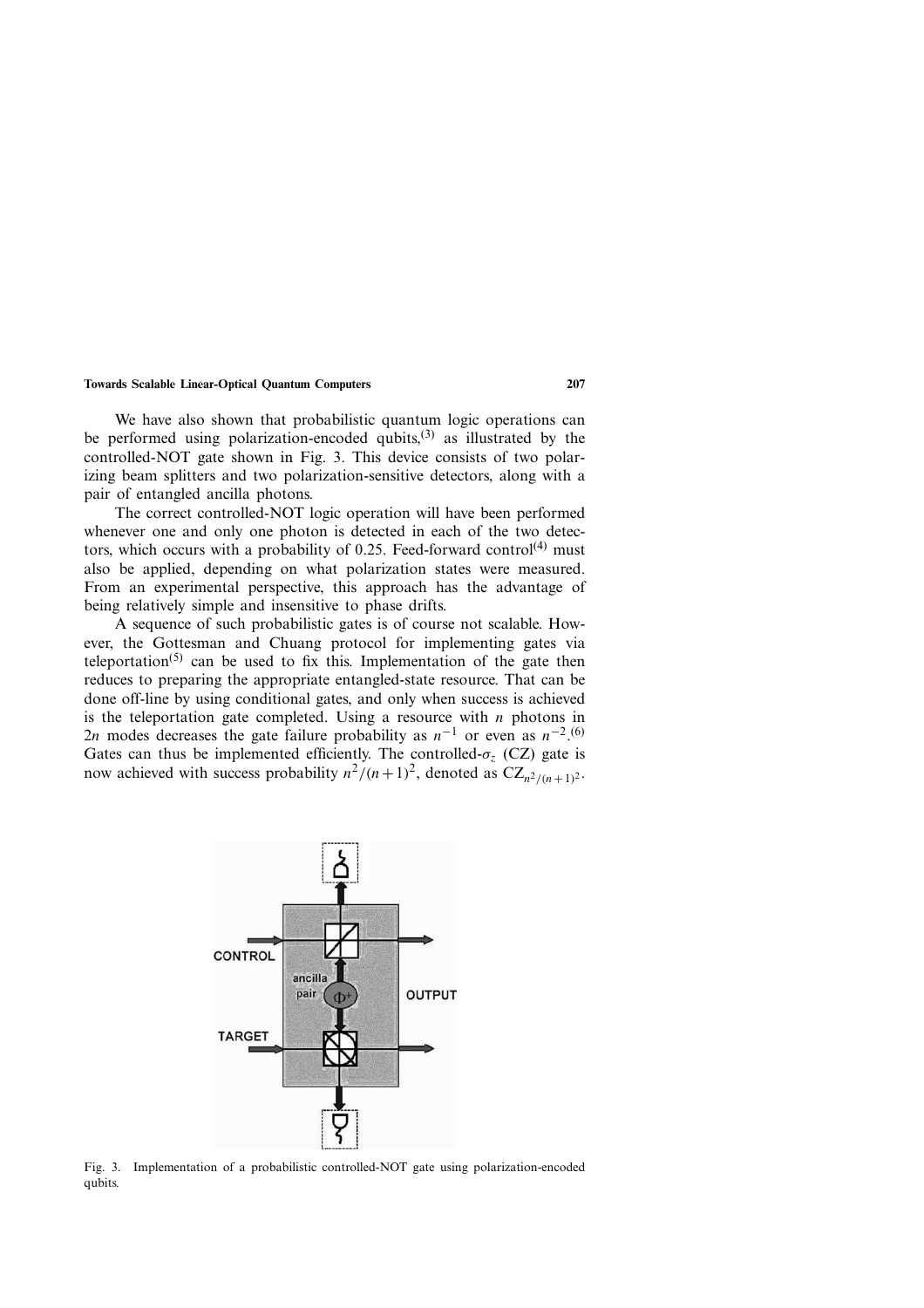When a teleportation gate fails it does so by making a measurement of an incoming qubit. This is always heralded and can be fixed using detected-measurement codes. This enables the scheme to be scalable (i.e. fault-tolerant) provided the intrinsic error probability is  $\langle 0.5,^{(1)} \rangle$ but at the expense of very complicated, multi-mode, entangled, resource states for teleportation. The other major source of error is photon loss. In principle, this can also be corrected using teleportation gates. Scalability requires that loss probability per gate be  $\leq 0.01$ .<sup>(7)</sup> Not detecting a photon is equivalent to loss. While there are proposals for single-photon detectors that have quantum efficiency higher than 99%, using cycling transitions in atomic vapors,  $(8, 9)$  currently the best known value is around 93%. $(10)$ 

Three experiments have implemented conditional two-qubit gates: Pittman et al.;<sup>(11)</sup> O'Brien et al.;<sup>(12)</sup> and Sanaka et al.<sup>(13)</sup> The first experiment is based on the Pittman and Franson's polarization-encoded scheme.<sup>(11)</sup> The second is based on a simplification of the KLM-NS gate that requires only two photons.<sup>(12)</sup> The last is a full four photon version of KLM.(13) However, all experiments so far only work in the coincidence basis. This means that successful implementations correspond to two- or four-fold coincidence counts. However, no light leaves the device as all photons are detected.

Experimental results obtained from a CNOT gate in Ref. 11 are shown in Fig. 4. Here, a single ancilla photon was used, which restricts the operation of the device to the case in which a single photon is detected in each output port (the so-called coincidence basis). This was a three-photon experiment in which two of the single photons were obtained using parametric down-conversion while the third photon was obtained by attenuating the pump laser beam. Optical fibres were used instead of free-space components in order to reduce errors due to mode mismatch. The fidelity of the output qubits was limited in this case by the degree of indistinguishability of the three photons. Experimental demonstrations of several other simple quantum logic gates have also been performed, including a quantum parity check<sup> $(14)$ </sup> and a quantum encoder.<sup> $(15)$ </sup>

#### **2. REQUIREMENTS**

There are four major technical requirements that must be met:

- (1) Single photon sources
- (2) Number-discriminating photon detectors
- (3) Feed-forward control and quantum memory
- (4) Design and implementation of the very complex quantum circuit architectures.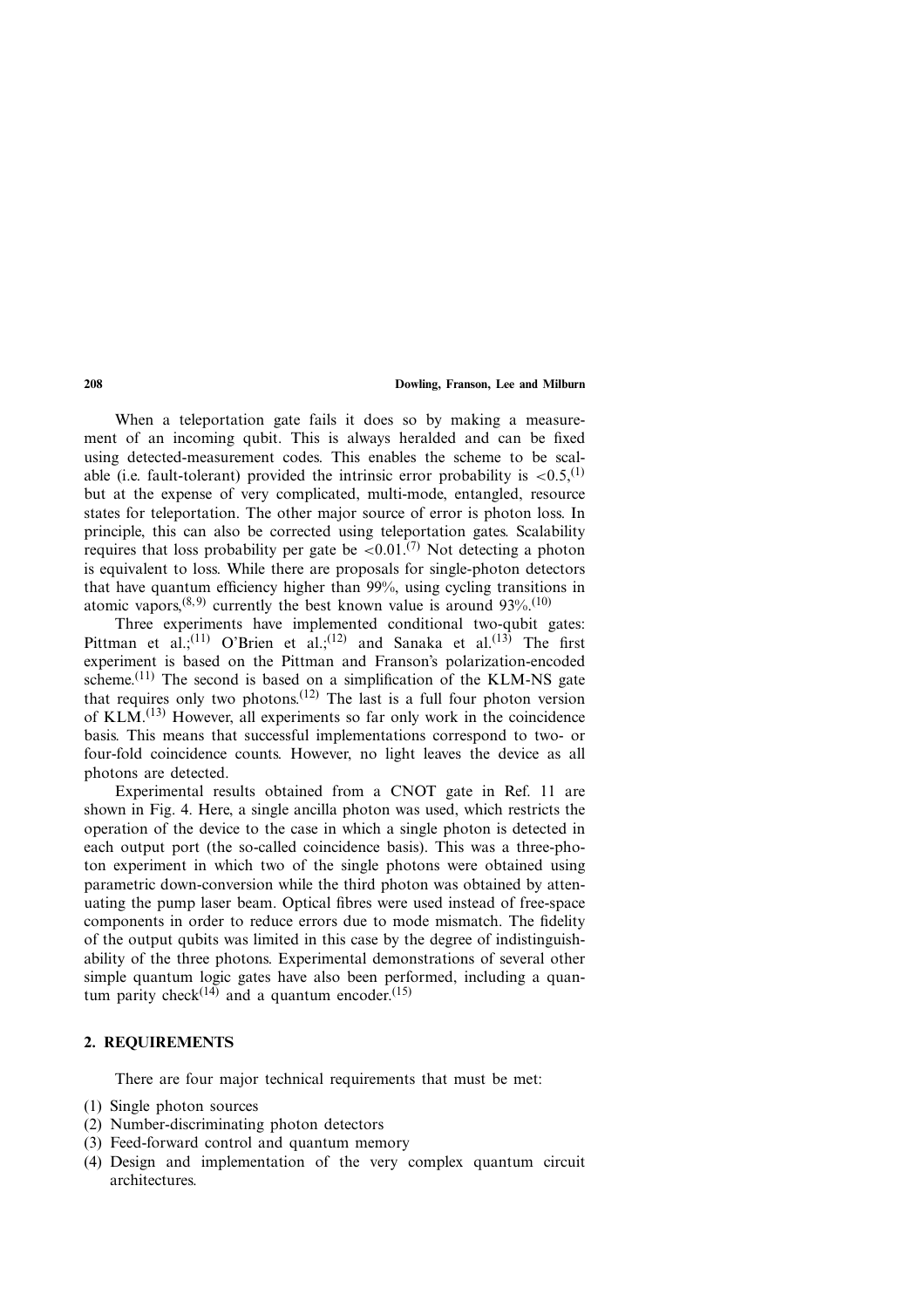

Fig. 4. Implementation of a probabilistic CNOT gate using polarization-encoded qubits.<sup>(11)</sup>

The required ideal single-photon sources are transform-limited pulses with one and only one photon per pulse. In practice, this means that one must be able to exhibit HOM interference between photons from different pulses. The required single-photon detectors must be able to detect a single photon with efficiency  $>0.99$  and discriminate between 0, 1, and 2 photon counts.<sup>(16)</sup> Although two-photon interference visibilities  $>99\%$ have been achieved,<sup>(11)</sup> it may be necessary to achieve even higher visibilities for quantum computing applications.

One approach to implementing such a single-photon source is illustrated in Fig. 5. A pulsed laser beam generates pairs of photons in a parametric down-conversion crystal. Detection of one member of a pair signals the presence of the other member of the pair, which is then switched into an optical storage loop. The single photon can then be switched out of the storage loop when needed.<sup> $(18)$ </sup> Although this kind of approach cannot produce photons at arbitrary times, it can produce them at periodic time intervals that could be synchronized with the cycle time of a quantum computer. A prototype experiment of this kind demonstrated the ability to store and retrieve single photons in this way, but its performance at the time was limited by losses in the optical switch.

The ability to switch a single photon into an optical storage loop and then retrieve it when needed can also be used to implement a quantum memory for single photons. This application is more demanding than the single-photon source described above, since the polarization state of the photons must be maintained in order to preserve the value of the qubits. A prototype experiment of this kind has also been performed, where the primary limitation was once again the losses in the optical switch. $(19)$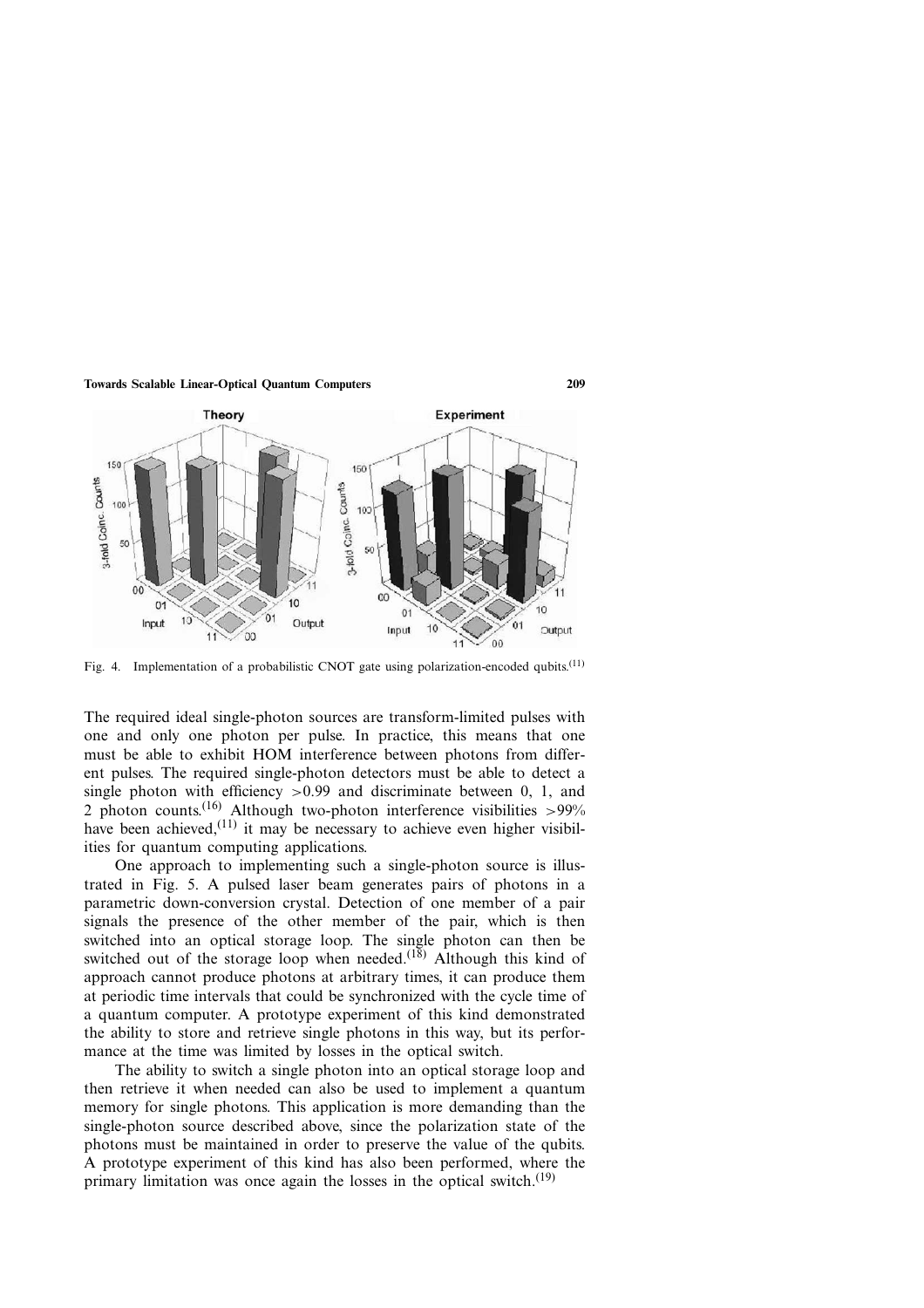

Fig. 5. Single-photon source using parametric down-conversion and an optical storage loop. Similar storage techniques can also be used to implement a quantum memory device for single photons.



Fig. 6. A cyclic quantum memory based on quantum error correction.

Furthermore, the ability to perform quantum logic operations using linear elements raises the possibility of using quantum error correction techniques to extend the coherent storage time of the quantum memory described above, see Fig. 6. The primary source of error is expected to be photon loss, which can be corrected using a simple four-qubit encoding scheme<sup> $(20)$ </sup> as illustrated in Fig. 7. Provided that the errors in the logic gates and storage loops are sufficiently small, techniques of this kind can be used to store photonic qubits for an indefinitely long period of time.

An essential component in this kind of quantum memory is the single-photon quantum non-demolition (QND) measurement device.<sup>(21)</sup> Again, a simple way to perform a single-photon QND measurement is provided by quantum teleportation techniques. If the input state is in a arbitrary superposition of zero and one photon, with a fixed polarization, the detector coincidence in a Bell-state measurement signals the present of a single photon in the input and output states. $(22)$ 

Similar techniques can also be used to compensate for the photon loss in optical fibre transmission lines, which would allow the development of a quantum repeater. A quantum repeater is a device for achieving remote, shared entanglement by using quantum purification and swapping protocols.(23) A simple protocol for optical quantum repeaters based on linear optical elements and an entangled-photon source has been developed.<sup>(24)</sup> On the other hand, utilizing quantum error correction, one can relay an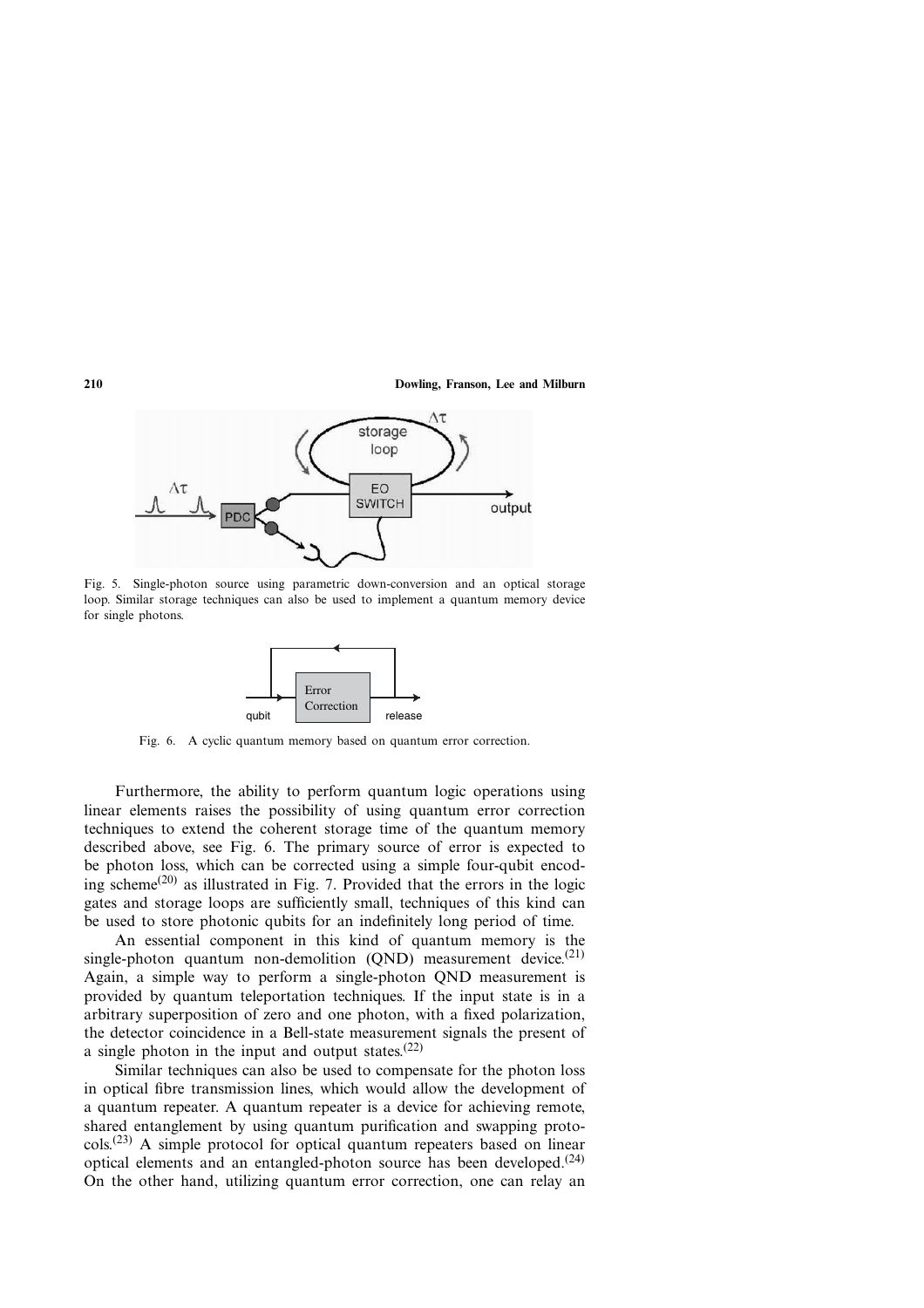

Fig. 7. Quantum error-correction code that recovers photon loss using two ancilla photons. The QND box represents a single-photon quantum non-demolition measurement device. The inset shows the two-to-four qubit encoding.

unknown quantum state with high fidelity down a quantum channel. This relay device we call a quantum transponder, and it has direct applications to quantum repeater and memory applications.

The fact that the LOQC architecture employs a non-deterministic protocol implies that large number of ancilla photons are required to make the scheme nearly deterministic. The implementation of quantum circuits then becomes more demanding with these increased number of resources. For example, implementing the error-correction circuit in Fig. 7 at >80% success probability requires more than 300 ancilla photons for each two-qubit gate and the same number of single-photon detections at the extremely high quantum efficiency.<sup> $(20)$ </sup> Using a concatenation scheme to manage a single two-qubit gate with 95% success probability requires about 300 successful  $CZ_{9/16}$  gate operations.<sup>(1)</sup> Therefore, development of techniques for efficient simplification of quantum circuits is an important task, as is the ability to fabricate these circuits on an opto-electonic chip.

On the other hand, QIP schemes implemented in unconventional ways, such as cluster state quantum computing, $(25)$  may be utilized to reduce the number of resources. It has recently been shown that the required number of optical elements and resources can be reduced by an order of magnitude from the original KLM scheme by using multi photon-linked states, $(26)$  and even more reduction has been found by using the cluster-state approach.<sup>(27)</sup> Furthermore, it may be possible to avoid the need for large number of nested interferometers and entangled ancillæ by using hybrid approaches that combine linear optics techniques with some amount of non-linearity. $(28)$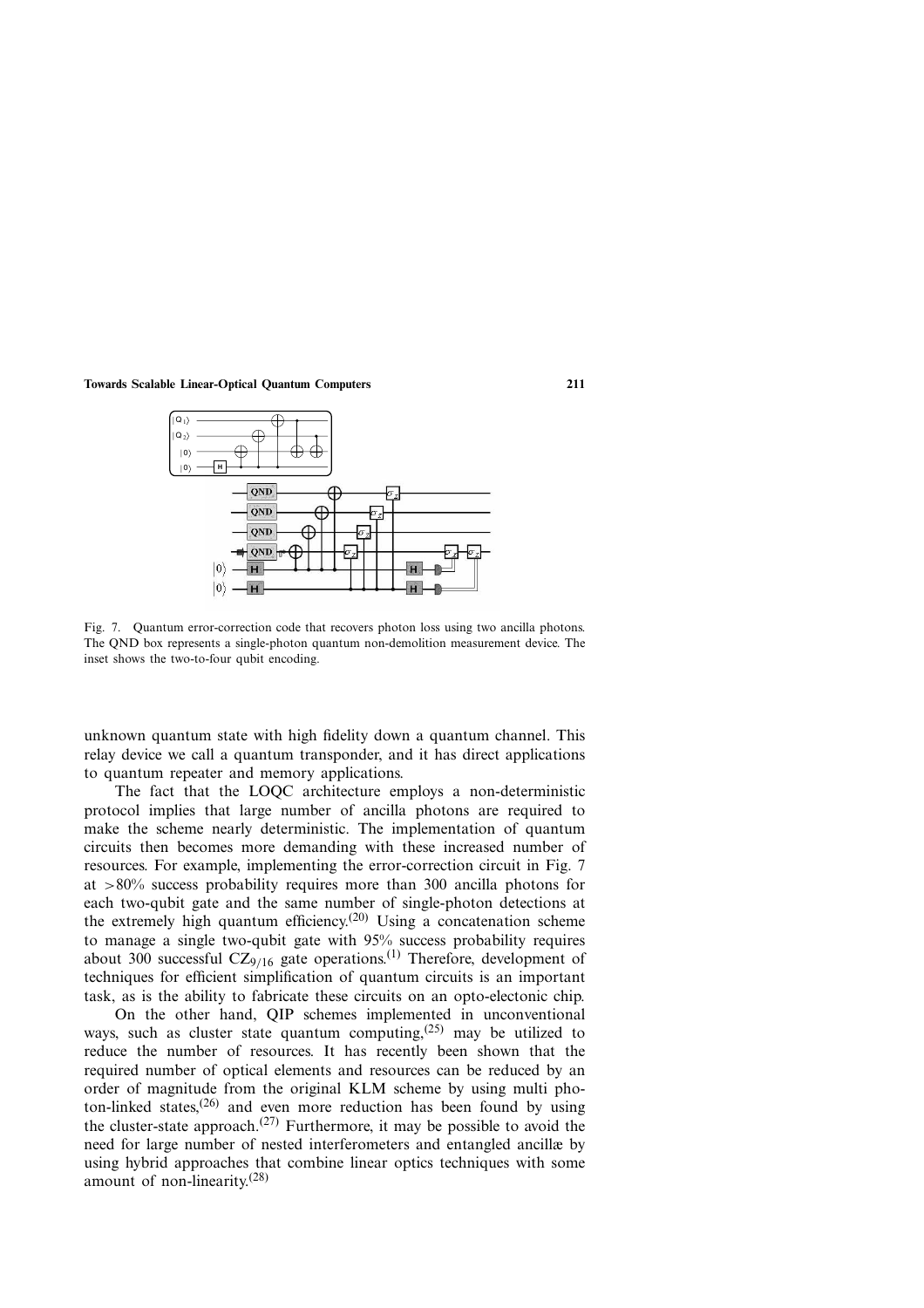### **3. CONCLUSION**

Quantum mechanics enables some exponentially more efficient algorithms than those that can be implemented on a classical computer. This discovery has led to the explosive growth of the field of quantum computation. Many physical systems have been suggested for building a quantum computer, but the final architecture is still to be determined. These systems include ion traps, non-linear optical systems, quantum dots, and superconducting circuits, among others.<sup> $(29)$ </sup> In linear optical quantum computing the desired non-linearities come from projective measurements. Projective measurements over some part of the quantum system simply project the rest of the system into a desired quantum state. Additional photons, known as ancillæ, are mixed with the inputs to the logic devices using beam splitters, while single-photon detectors are used to make measurements on the ancilla photons after the interaction. The non-linear nature of single-photon detection and the quantum measurement process then project out the desired logical output. Therefore, although logic operations are inherently non-linear, our approach uses only simple linear optical elements, such as beam splitters and phase shifters. Building a quantum computer will be a major challenge for a future quantum technology; requiring the ability to manipulate quantum-entangled states of large number of sub components. Systematic development of each component of preparation, control, and measurement will facilitate the task of building a quantum computer.

### **ACKNOWLEDGMENTS**

Part of this work was carried out at the Jet Propulsion Laboratory, California Institute of Technology, under a contract with the National Aeronautics and Space Administration. Authors wish to acknowledge support from the National Security Agency, the Advanced Research and Development Activity, the Defense Advanced Research Projects Agency, the National Reconnaissance Office, the Office of Naval Research, the Army Research Office, the IR&D funding, and the NASA Intelligent Systems Program.

#### **REFERENCES**

- 1. E. Knill, R. Laflamme, and G. J. Milburn, *Nature* **409**, 46 (2001).
- 2. G. G. Lapaire, P. Kok, J. P. Dowling, and J. E. Sipe, *Phys. Rev. A* **68**, 042314 (2003).